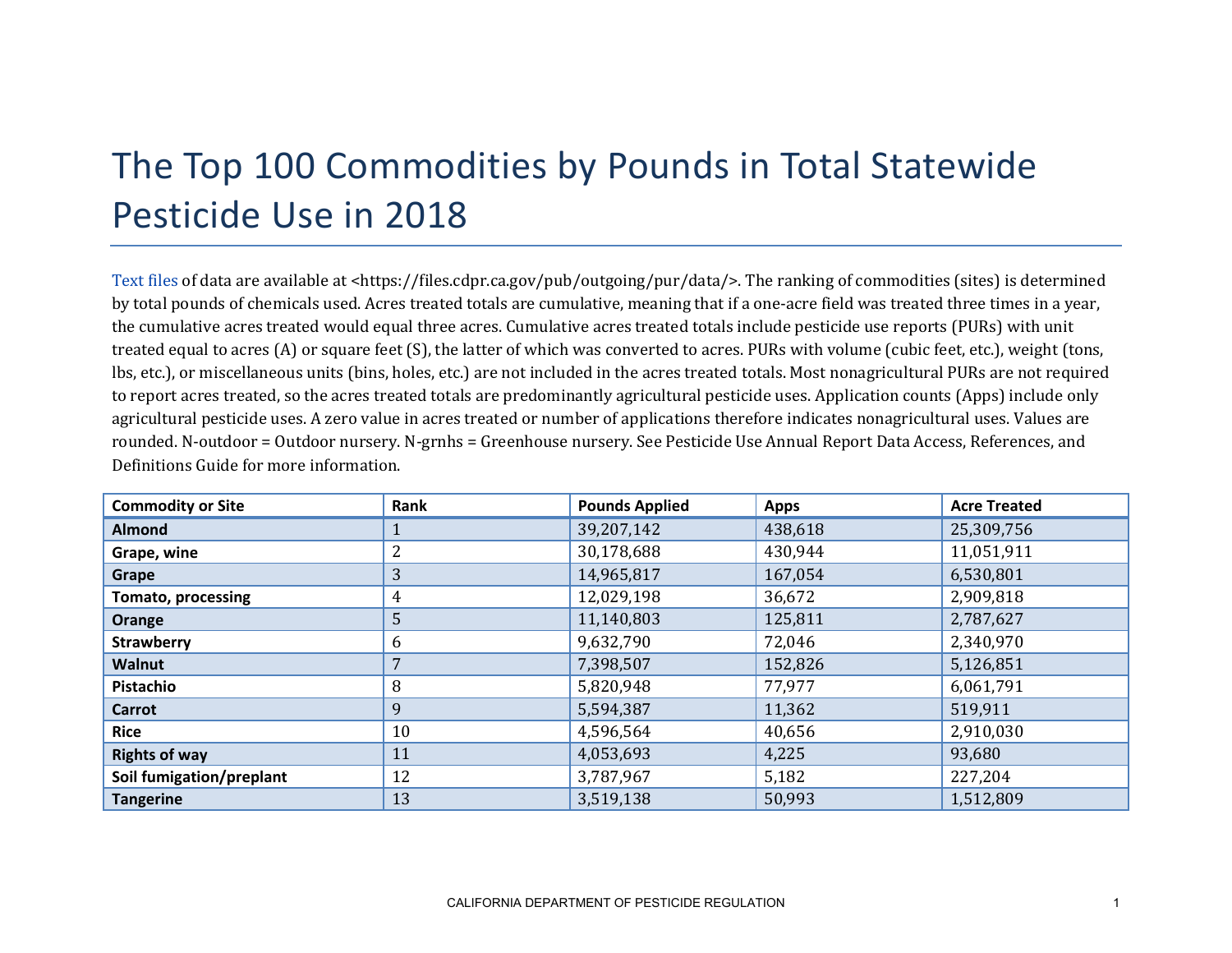| <b>Commodity or Site</b>       | Rank | <b>Pounds Applied</b> | <b>Apps</b>      | <b>Acre Treated</b> |
|--------------------------------|------|-----------------------|------------------|---------------------|
| Lemon                          | 14   | 3,485,001             | 34,836           | 713,502             |
| <b>Cotton</b>                  | 15   | 3,463,715             | 75,886           | 7,258,611           |
| <b>Structural pest control</b> | 16   | 3,452,219             | 14               | 5                   |
| Peach                          | 17   | 3,148,953             | 74,915           | 1,157,342           |
| <b>Alfalfa</b>                 | 18   | 2,698,394             | 91,751           | 5,166,042           |
| Pepper, fruiting               | 19   | 1,681,433             | 14,510           | 411,062             |
| Sweet potato                   | 20   | 1,634,993             | 1,085            | 32,120              |
| <b>Water (industrial)</b>      | 21   | 1,566,900             | 7                | 2,785               |
| Landscape maintenance          | 22   | 1,537,444             | 1,077            | 6,949               |
| <b>Uncultivated ag</b>         | 23   | 1,490,795             | 34,690           | 1,302,937           |
| Lumber, treated                | 24   | 1,475,459             | $\boldsymbol{0}$ | None                |
| <b>Cherry</b>                  | 25   | 1,330,231             | 36,507           | 706,629             |
| <b>Nectarine</b>               | 26   | 1,328,076             | 41,349           | 501,547             |
| <b>Potato</b>                  | 27   | 1,303,934             | 5,937            | 334,604             |
| Pear                           | 28   | 1,284,589             | 9,130            | 270,601             |
| Onion, dry                     | 29   | 1,265,204             | 16,991           | 909,411             |
| Lettuce, leaf                  | 30   | 1,229,482             | 216,138          | 2,195,651           |
| <b>Tomato</b>                  | 31   | 1,115,984             | 15,391           | 546,546             |
| Corn (forage - fodder)         | 32   | 963,203               | 32,100           | 1,641,249           |
| <b>Water area</b>              | 33   | 922,992               | 619              | 199,261             |
| Lettuce, head                  | 34   | 886,815               | 126,973          | 1,645,318           |
| Prune                          | 35   | 880,806               | 11,396           | 400,889             |
| N-outdr plants in containers   | 36   | 819,955               | 79,880           | 323,307             |
| Plum                           | 37   | 790,053               | 27,375           | 297,040             |
| <b>Sugarbeet</b>               | 38   | 784,371               | 5,262            | 369,775             |
| <b>Ditch bank</b>              | 39   | 779,328               | 593              | 5,817               |
| <b>Public health</b>           | 40   | 707,570               | $\mathbf{0}$     | None                |
| <b>Olive</b>                   | 41   | 704,194               | 7,051            | 192,282             |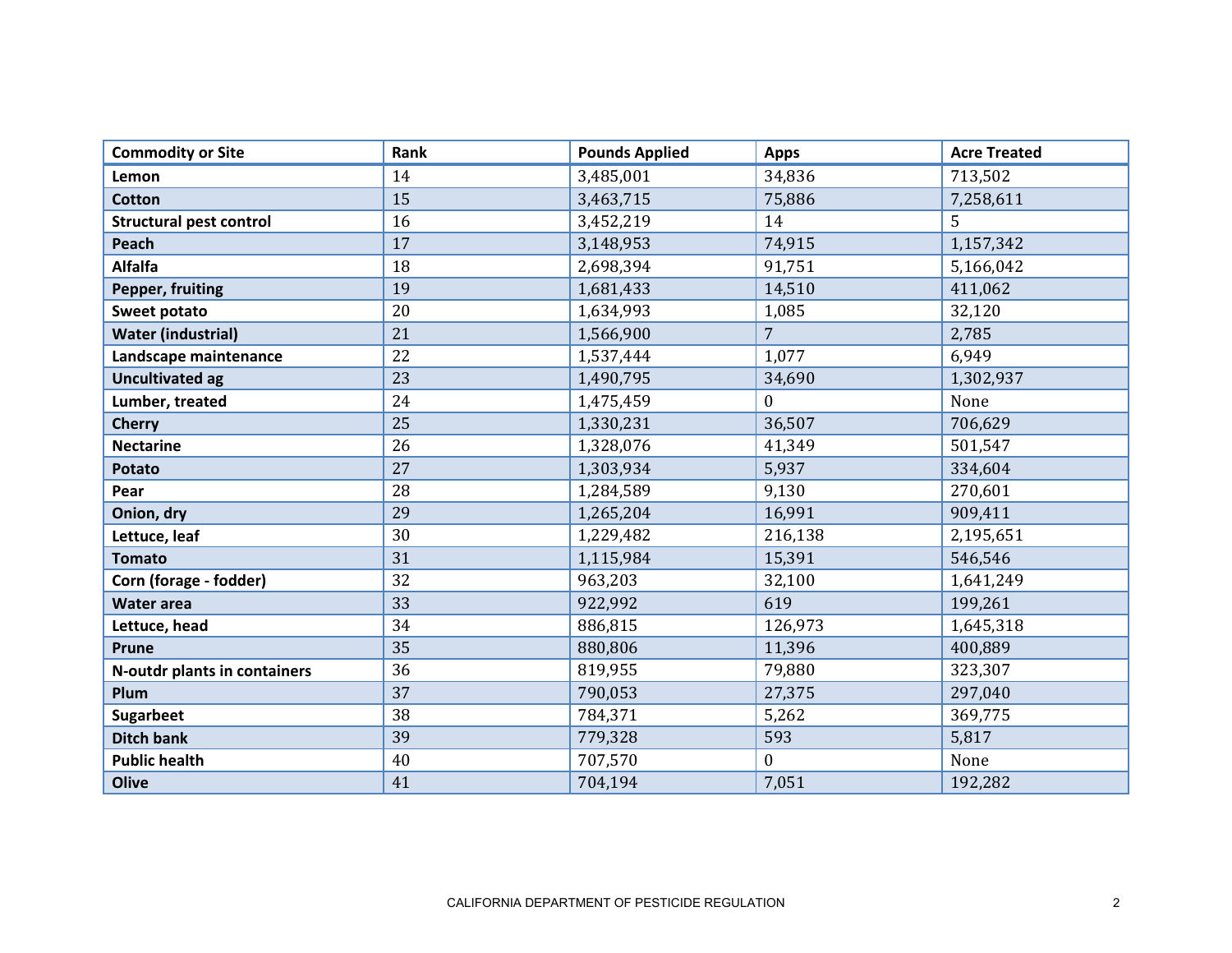| <b>Commodity or Site</b>    | Rank | <b>Pounds Applied</b> | <b>Apps</b>      | <b>Acre Treated</b> |
|-----------------------------|------|-----------------------|------------------|---------------------|
| <b>Bermudagrass</b>         | 42   | 626,141               | 2,295            | 148,596             |
| <b>Fumigation, other</b>    | 43   | 614,886               | 22               | None                |
| <b>Avocado</b>              | 44   | 574,631               | 14,746           | 182,426             |
| <b>N-outdr transplants</b>  | 45   | 554,032               | 19,000           | 101,708             |
| Pomegranate                 | 46   | 525,577               | 2,967            | 251,162             |
| <b>Broccoli</b>             | 47   | 496,608               | 72,761           | 884,677             |
| <b>Animal premise</b>       | 48   | 490,309               | 338              | 2,492               |
| <b>Brussels sprout</b>      | 49   | 489,037               | 26,998           | 349,213             |
| Raspberry                   | 50   | 477,907               | 10,791           | 122,233             |
| Forest, timberland          | 51   | 446,485               | 8,141            | 259,691             |
| Industrial processing water | 52   | 420,990               | $\boldsymbol{0}$ | 25                  |
| <b>Apple</b>                | 53   | 398,585               | 8,168            | 125,735             |
| Watermelon                  | 54   | 397,241               | 4,891            | 213,408             |
| <b>Commodity fumigation</b> | 55   | 392,558               | 116              | 316                 |
| Grapefruit                  | 56   | 338,873               | 5,721            | 100,117             |
| <b>N-outdr flower</b>       | 57   | 300,081               | 33,411           | 158,737             |
| <b>Blueberry</b>            | 58   | 293,595               | 4,394            | 119,388             |
| <b>Celery</b>               | 59   | 290,971               | 61,181           | 614,395             |
| Spinach                     | 60   | 271,662               | 63,473           | 570,251             |
| <b>Tangelo</b>              | 61   | 256,912               | 4,299            | 77,683              |
| <b>Safflower</b>            | 62   | 252,517               | 2,157            | 494,464             |
| Corn, human consumption     | 63   | 250,872               | 19,501           | 751,708             |
| <b>Melon</b>                | 64   | 250,400               | 3,464            | 183,593             |
| <b>Blackberry</b>           | 65   | 229,728               | 7,319            | 55,765              |
| Cantaloupe                  | 66   | 213,000               | 4,230            | 307,443             |
| Wheat                       | 67   | 203,621               | 8,818            | 556,461             |
| Cabbage                     | 68   | 185,809               | 29,887           | 256,331             |
| <b>Sunflower</b>            | 69   | 179,759               | 3,260            | 204,345             |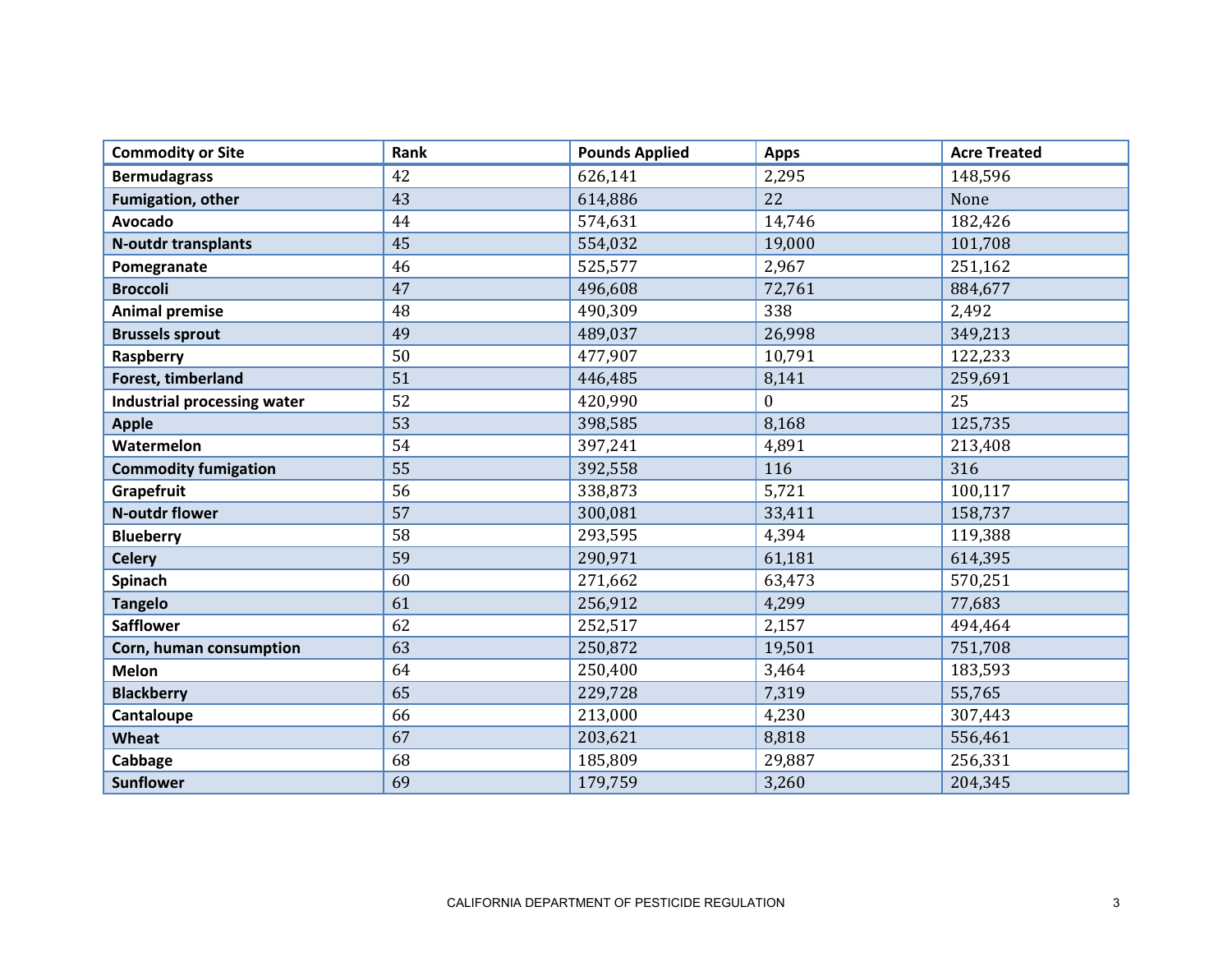| <b>Commodity or Site</b>       | Rank | <b>Pounds Applied</b> | <b>Apps</b>      | <b>Acre Treated</b> |
|--------------------------------|------|-----------------------|------------------|---------------------|
| Wheat (forage - fodder)        | 70   | 175,044               | 13,326           | 747,837             |
| <b>Cauliflower</b>             | 71   | 170,761               | 33,002           | 327,466             |
| Garlic                         | 72   | 160,150               | 3,967            | 315,069             |
| <b>Apricot</b>                 | 73   | 138,973               | 5,885            | 81,826              |
| Kale                           | 74   | 138,881               | 24,181           | 122,101             |
| <b>Citrus</b>                  | 75   | 105,036               | 1,788            | 11,948              |
| Kiwi                           | 76   | 103,166               | 2,941            | 40,416              |
| Water washer/cooler/condenser  | 77   | 102,926               | $\boldsymbol{0}$ | 341                 |
| systems                        |      |                       |                  |                     |
| N-grnhs plants in containers   | 78   | 99,597                | 59,521           | 69,844              |
| Peas                           | 79   | 98,668                | 9,967            | 96,375              |
| Bean, dried                    | 80   | 96,021                | 4,422            | 203,351             |
| Chinese cabbage (nappa)        | 81   | 85,919                | 11,287           | 50,675              |
| <b>Cilantro</b>                | 82   | 84,617                | 10,373           | 45,790              |
| <b>Eggplant</b>                | 83   | 79,549                | 1,207            | 11,359              |
| <b>Parsley</b>                 | 84   | 74,821                | 7,971            | 40,326              |
| <b>Swiss chard</b>             | 85   | 69,095                | 12,982           | 36,354              |
| <b>Regulatory pest control</b> | 86   | 66,269                | 18               | 78                  |
| Artichoke, globe               | 87   | 64,050                | 10,123           | 129,271             |
| <b>Food procressing plant</b>  | 88   | 63,766                | $\overline{0}$   | 493                 |
| <b>Bok choy</b>                | 89   | 63,736                | 12,828           | 43,002              |
| Rice, wild                     | 90   | 61,545                | 441              | 20,015              |
| Pepper, spice                  | 91   | 60,755                | 173              | 4,804               |
| <b>Collard</b>                 | 92   | 58,086                | 6,823            | 23,112              |
| <b>Industrial site</b>         | 93   | 57,543                | 21               | 1,362               |
| <b>Pumpkin</b>                 | 94   | 55,782                | 1,888            | 49,781              |
| <b>Squash</b>                  | 95   | 54,890                | 2,596            | 31,496              |
| <b>Uncultivated non-ag</b>     | 96   | 54,578                | 1,843            | 52,672              |